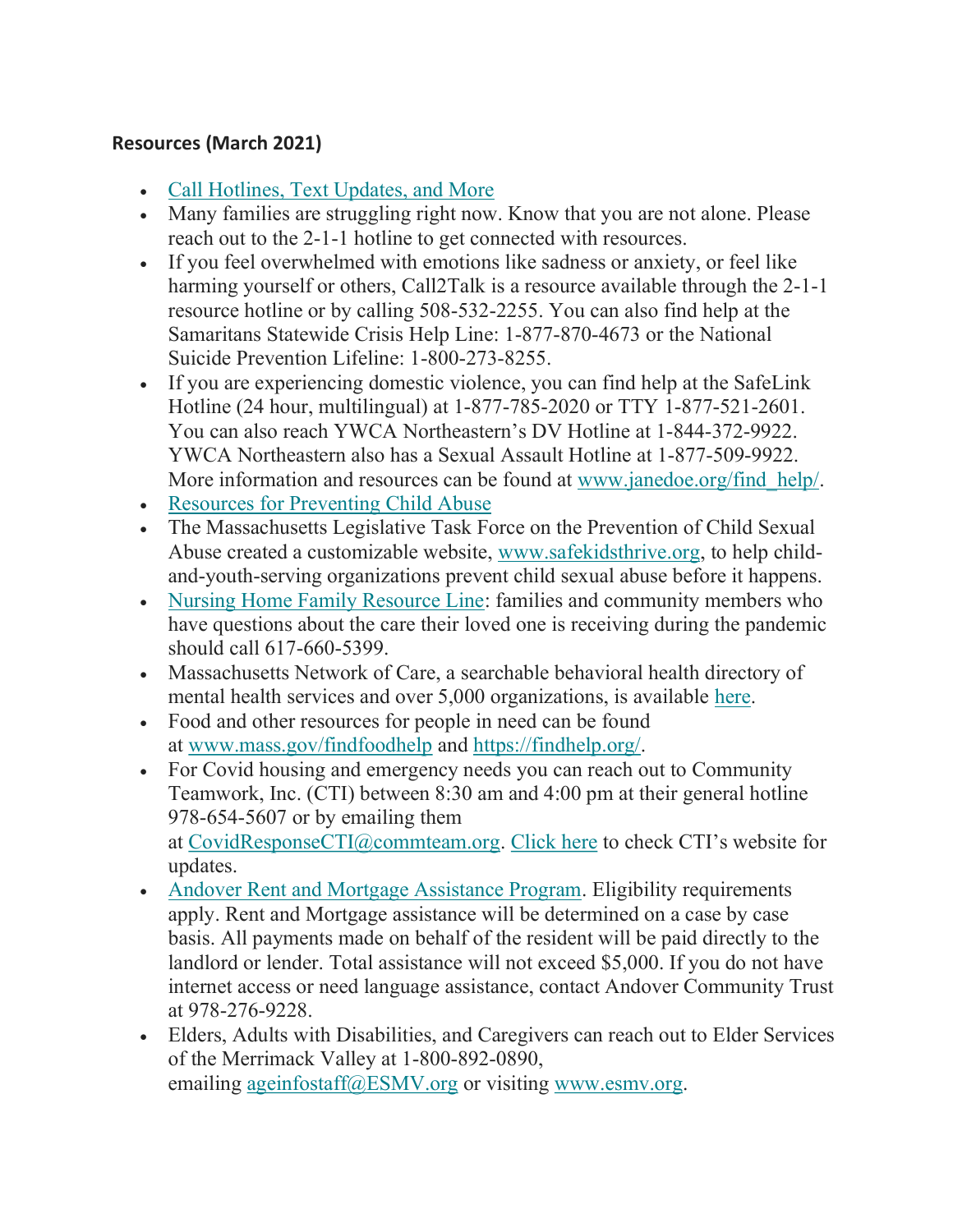- Families and Children in need of support can reach out to Family Services of the Merrimack Valley at 978-327-6600 for general support. Their Emergency Mental Health Helpline is 978-327-6607 (English) or 978-327-6679 (Español). More info at www.fsmv.org.
- State Attorney General Healey's Office (AGO) has resources here. You can find information about protecting yourself from scams and fraud, division hotline numbers, and more.
- Eviction Know Your Rights Flyer
- MA Covid-19 Eviction Legal Help Project (CELHP): provides free legal help to low-income tenants and owner-occupants across Massachusetts in COVIDrelated eviction cases. To find free legal help in your area, go to Find Legal Help. You may also be able to get assistance paying rent or your mortgage. To learn about new changes to the law and links to other resources, like rental assistance and mortgage assistance, go to EvictionLegalHelp.org. Tenants in the 18th Essex District are served by Northeast Legal Aid (NLA) at 978-458- 1465, Monday through Friday 9am to 1pm, or apply online at https://www.northeastlegalaid.org/get-legal-help. NLA - Lawrence serves Andover, Boxford, and North Andover. NLA - Lowell serves Tewksbury. Owner-occupants living in a 2- or 3-family home should reach out to the Volunteer Lawyers Project online athttps://vlpnet.org/get-help/, by calling them at 617-603-1700, or by emailing them at celhp@vlpnet.org.
- Information for Landlords on Emergency Housing Assistance
- The COVID-19 Command Center and MEMA have isolation and recovery sites in Everett, Taunton, and Pittsfield with capacity for around 351 individuals. More information, including clinical and financial eligibility, can be found here. Providers or individuals can access these sites by calling (617) 367- 5150 between the hours of 7 am and 7 pm.
- The Massachusetts Department of Energy Resources (DOER) and the AGO have developed two short surveys (available in English and Spanish) to gather community input from Andover, North Andover, and Lawrence residents and businesses about the Merrimack Valley Renewal Fund. These surveys are now available.

## Food Pantries

People's Pantry, 190 Academy Road, North Andover, MA

Food Pantry: Every other Tuesday, 9:30-10:30 am

Neighbors in Need, 978-685-8321